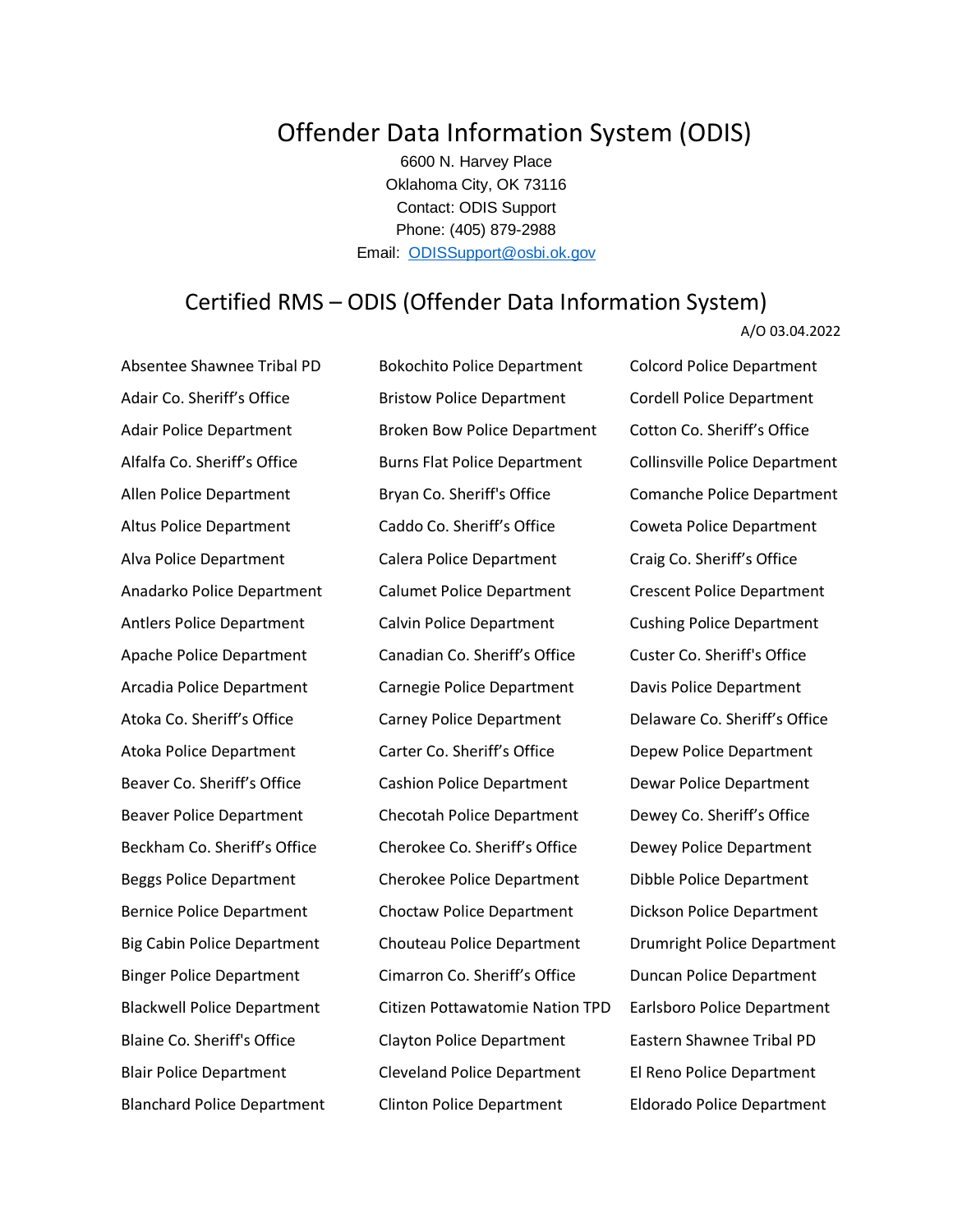Elk City Police Department Hobart Police Department Leflore Co. Sheriff's Office Ellis Co. Sheriff's Office Holdenville Police Department Lexington Police Department Elmore City Police Department Hollis Police Department Lincoln Co. Sheriff's Office Enid Police Department Hominy Police Department Lindsay Police Department Eufaula Police Department Hughes Co. Sheriff's Office Logan Co. Sheriff's Office Fairview Police Department Hugo Police Department Lone Grove Police Department Fort Cobb Police Department Hulbert Police Department Love Co. Sheriff's Office Fort Oakland Tribal (Tonkawa) PD Hydro Police Department Luther Police Department Garber Police Department Iowa Nation Tribal Pol. Dept. Nadill Police Department Garfield Co. Sheriff's Office Jackson Co. Sheriff's Office Major Co. Sheriff's Office Geary Police Department Jay Police Department Mangum Police Department Garvin Co. Sheriff's Office Jefferson Co. Sheriff's Office Mannford Police Department Geronimo Police Department Johnston Co. Sheriff's Office Marietta Police Department Goodwell Police Department Jones Police Department Marlow Police Department Gore Police Department **Kansas Police Department** Marshall Co. Sheriff's Office Grady Co. Sheriff's Office The Kay Co. Sheriff's Office The Maud Police Department Granite Police Department Keetoowah Tribal Pol. Dept. Mayes Co. Sheriff's Office Greer Co. Sheriff's Office **Kellyville Police Department** Maysville Police Department Grant Co. Sheriff's Office **Kickapoo Tribal Pol. Dept.** McClain Co. Sheriff's Office Guthrie Police Department Kiefer Police Department McCurtain Co. Sheriff's Office Hammon Police Department Kingfisher Co. Sheriff's Office McIntosh Co. Sheriff's Office Harmon Co. Sheriff's Office Kingston Police Department McLoud Police Department Harper Co. Sheriff's Office **Kiowa Co. Sheriff's Office** Meeker Police Department Haskell Police Department Krebs Police Department Minco Police Department Healdton Police Department Lahoma Police Department Mooreland Police Department Heavener Police Department Langley Police Department Mounds Police Department Hennessey Police Department Langston University Campus PD Mountain View Police Dept. Henryetta Police Department Latimer Co. Sheriff's Office Muldrow Police Department

Erick Police Department Hooker Police Department Locust Grove Police Department Harrah Police Department Kiowa Police Department Miami Nation Tribal Police Dept. Haskell Co. Sheriff's Office **Konawa Police Department** Midwest City Police Department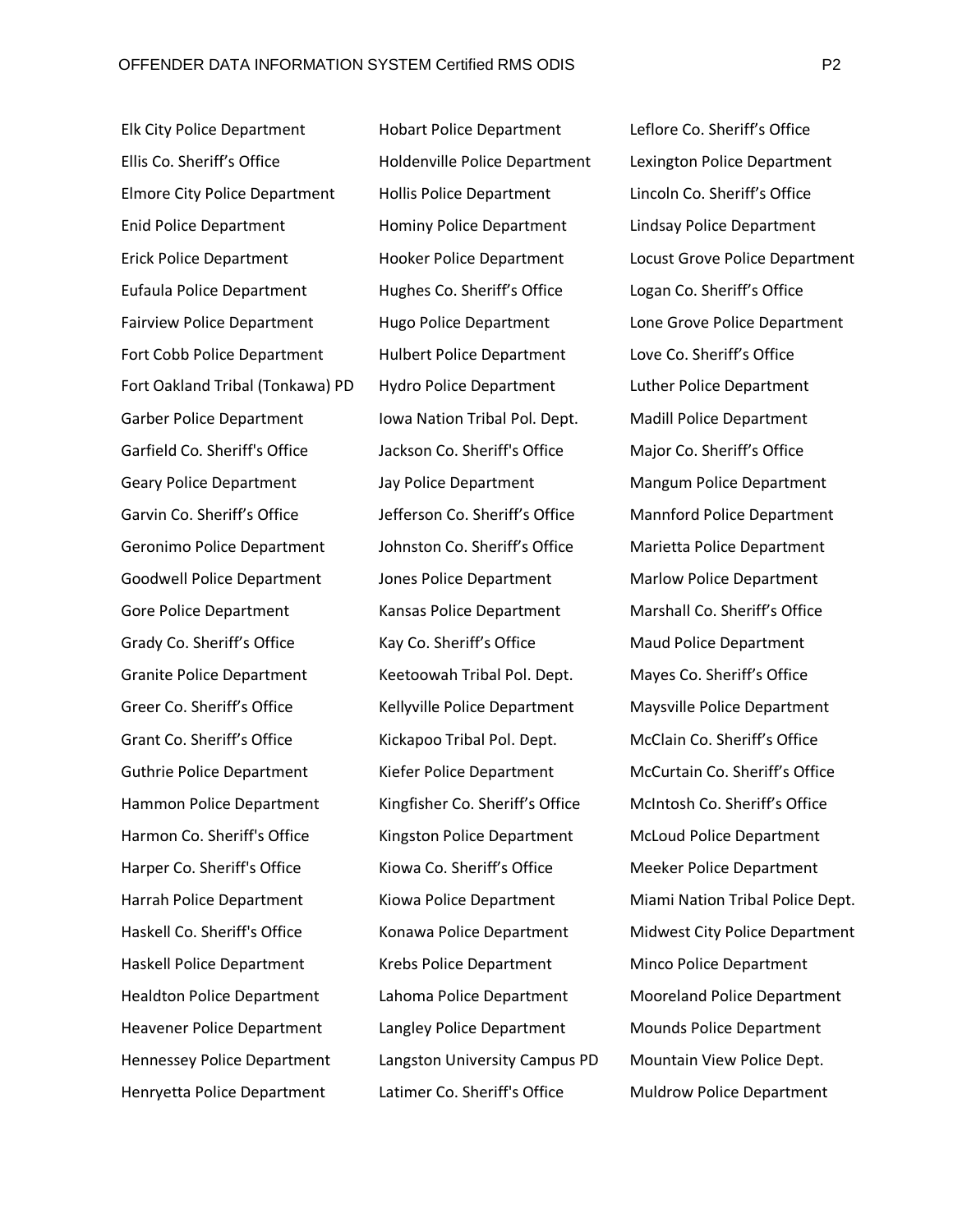Murray Co. Sheriff's Office **Ottawa Co. Sheriff's Office** Sayre Police Department Muskogee Co. Sheriff's Office **OU HSC Campus Police Dept.** Seiling Police Department Newcastle Police Department Panama Police Department Seminole Co. Sheriff's Office Nichols Hills Police Department Pauls Valley Police Department Seminole Nation Lighthorse TPD Nicoma Park Police Department Pawhuska Police Department Seminole Police Department Ninnekah Police Department Pawnee Co. Sheriff's Office Seminole State Coll. Police Dept. Noble Co. Sheriff's Office **Payne Co. Sheriff's Office** Sequoyah Co Det. Ctr. Noble Police Department Perkins Police Department Sequoyah Co. Sheriff's Office North Enid Police Department Perry Police Department Shady Point Police Department North East Okla. A&M Campus PD Piedmont Police Department Skiatook Police Department Nowata Co. Sheriff's Office Pittsburg Co. Sheriff's Office Snyder Police Department Nowata Police Department Pocola Police Department South Coffeyville Police Dept. Nichols Hills Police Department Ponca City Police Department Spencer Police Department Nicoma Park Police Department Pond Creek Police Department Sperry Police Department Oilton Police Department Porum Police Department Spiro Police Department Okla. DAC Task Force 1 Pottawatomie Co. Sheriff's Office Stephens Co. Sheriff's Office Okla. DAC TF8 & Major Crimes Prague Police Department Stigler Police Department Okla. Dept. Pub. Safety OHP Putnam City Police Department Stratford Police Department Okla. Panhandle State Univ. PD Poteau Police Department Stilwell Police Department Okla. State Parks PD Purcell Police Department Stroud Police Department Okarche Police Department Pushmataha Co. Sheriff's Office Sulphur Police Department Okeene Police Department Quapaw Nation Marshall Service Talala Police Department Okmulgee Co. Sheriff's Office Quinton Police Department Talihina Police Department Okmulgee Police Department Ramona Police Department Tecumseh Police Department Olustee Police Department Roger Mills Co. Sheriff's Office Texas Co. Sheriff's Office Oologah Police Department Roland Police Department Thackerville Police Department Osage Co. Sheriff's Office Rush Springs Police Dept. Thomas Police Department Osage Nation TPD Sac & Fox Nation Tribal Police Tillman Co. Sheriff's Office OSU - IT Campus Police Dept. Salina Police Department Tonkawa Police Department OSU Campus Police Dept. Sallisaw Police Department Tulsa Comm. Coll. Campus PD

OSU Tulsa Campus Police Savanna Police Department Tuttle Police Department